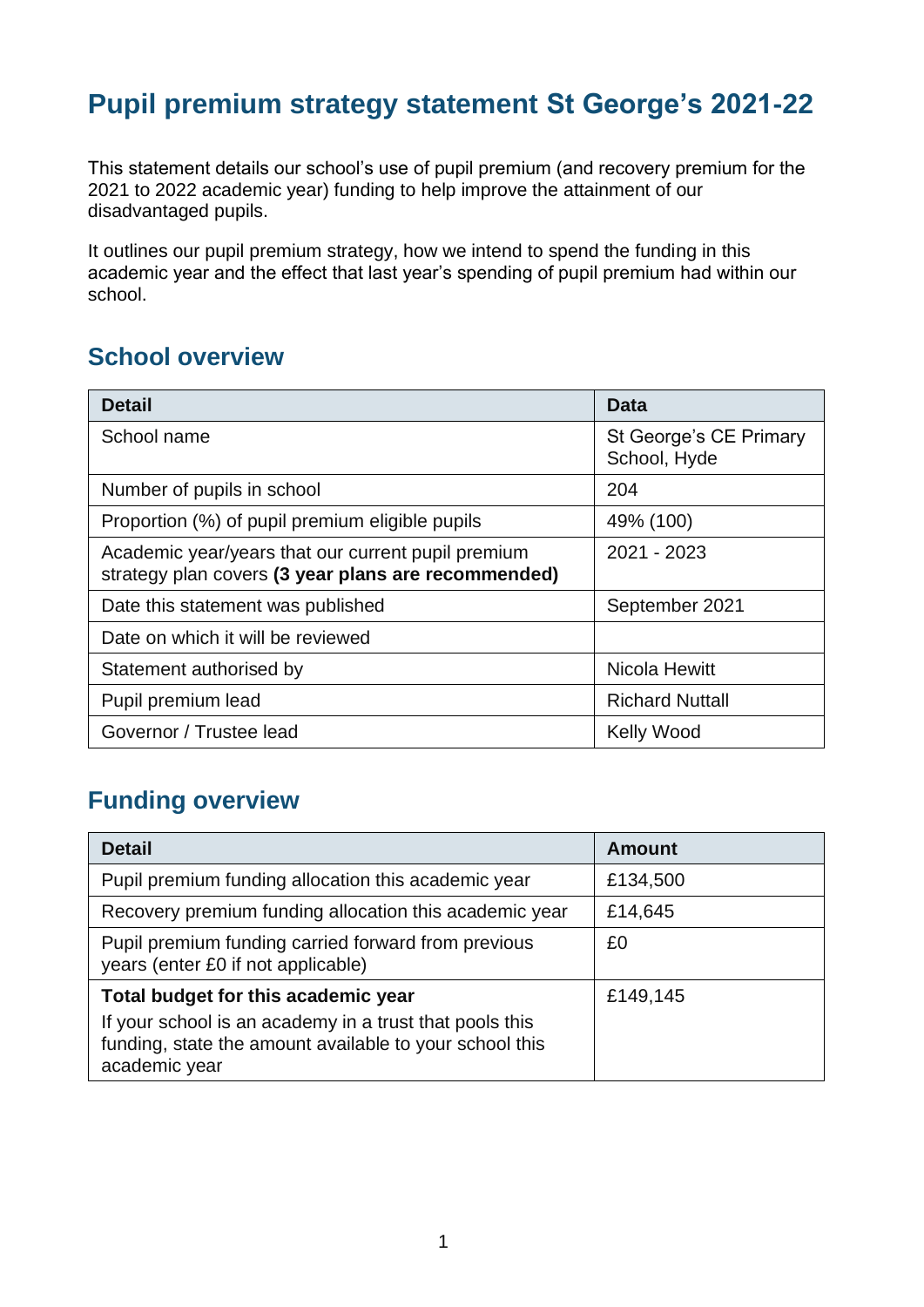# **Pupil premium strategy plan**

## **Statement of intent**

#### **Principles**

- We ensure that teaching and learning opportunities meet the needs of all the
- pupils
- We ensure that appropriate provision is made for pupils who belong to vulnerable
- groups, this includes ensuring that the needs of socially disadvantaged
- pupils are adequately assessed and addressed
- In making provision for socially disadvantaged pupils, we recognise that not
- all pupils who receive free school meals will be socially disadvantaged
- We also recognise that not all pupils who are socially disadvantaged are registered
- or qualify for free school meals. We reserve the right to allocate the
- Pupil Premium funding to support any pupil or groups of pupils the school has
- legitimately identified as being socially disadvantaged.
- Pupil premium funding will be allocated following a needs analysis which will
- identify priority classes, groups or individuals. Limited funding and resources
- means that not all children receiving free school meals will be in receipt of pupil
- premium interventions at one time.

#### **Objectives for spending PPG**

- Identify and remove/reduce barriers to learning for disadvantaged children.
- Accelerate progress and close the gap for attainment between PP and non PP children in all classes.
- Engage PP children in developing good learning behaviours & attitudes.
- Increase EYFS GLD and maintain good Phonics Screening score.
- Ensure good progress for PP children who are also on SEND register.
- Good Attendance for PP children is maintained.
- To allocate a 'Catch Up' Teacher to identified year groups providing small group
- work with a teacher or TA focussed on overcoming gaps in learning.
- Additional teaching and learning opportunities aimed at increasing children's cultural capital.
- To close the gaps in reading, writing and maths created by Covid19.
- 1-1 and small group support.
- All work through the pupil premium will be aimed at accelerating progress,
- moving children to at least age-related expectations.
- Children on Free School Meals to achieve Age Related Expectations.
- Transition from primary to secondary and transition internally and into EYFS.
- Additional learning support.
- Develop parent engagement through a home-school communication tool, supporting communication and language between disadvantaged groups. E.g. Class Dojo which has a translation tool.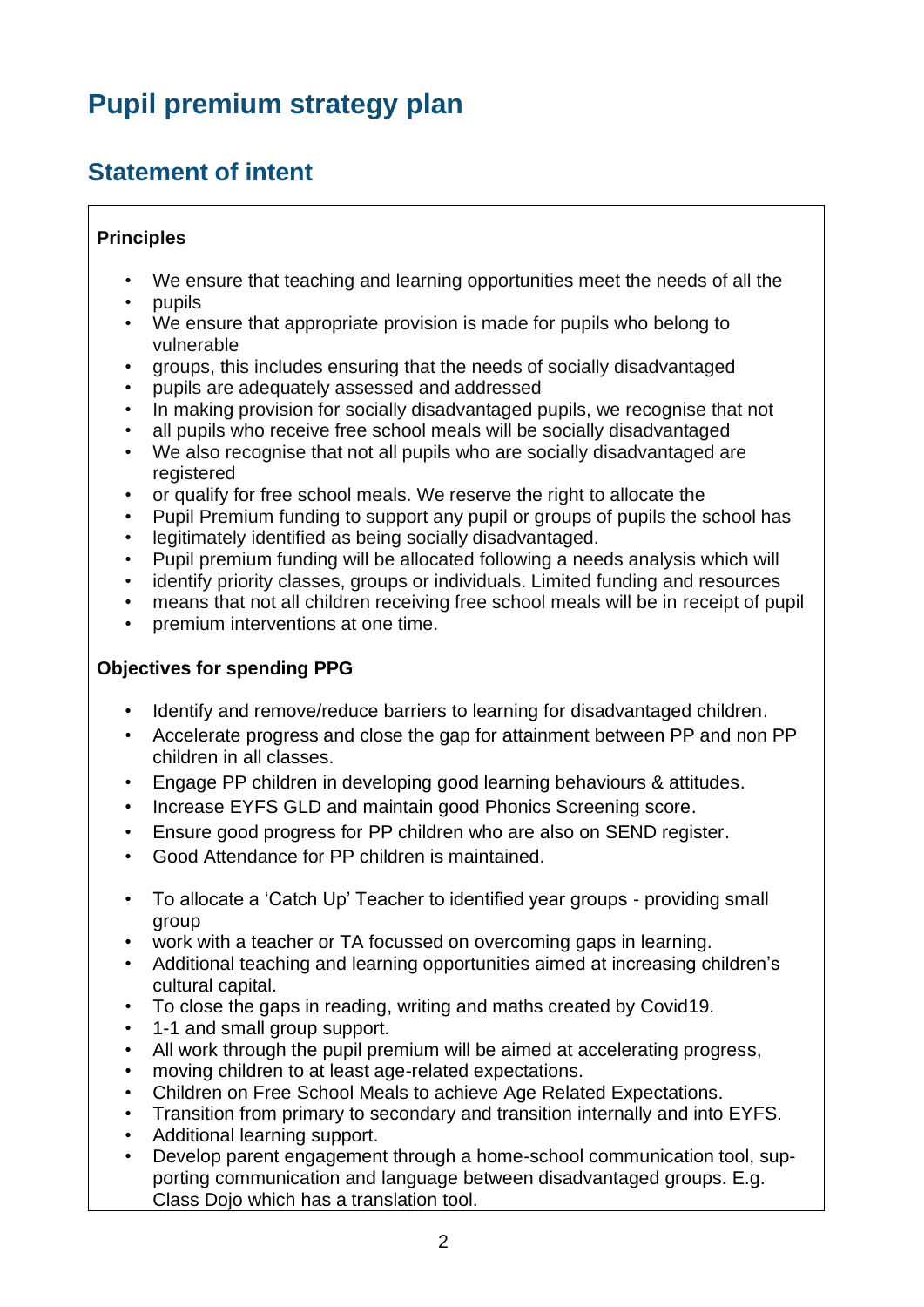- Subsidise identified activities, educational visits and residentials. Ensuring children have first-hand experiences and develop their cultural capital.
- Support the funding of specialist learning software and communication tools.
- To allow the children to learn a musical instrument with an external teacher.
- Behaviour support during lunchtimes by providing activities to engage and promote values and enhance learning.
- To develop language throughout school using a whole-school approach 'Word Aware.'

# **Challenges**

This details the key challenges to achievement that we have identified among our disadvantaged pupils.

| <b>Challenge</b><br>number | <b>Detail of challenge</b>                                                                                                                                                                                                                                                          |
|----------------------------|-------------------------------------------------------------------------------------------------------------------------------------------------------------------------------------------------------------------------------------------------------------------------------------|
|                            | Identify gaps in the curriculum and close the gaps created by Covid19 –<br>missed learning and lack of face-to-face teaching. Analyse data to<br>identify cohort, group and individual gaps as a result of Covid, leading to<br>targeted interventions and the recovery curriculum. |
| $\mathcal{P}$              | Writing - Develop SPaG knowledge and close gaps throughout school<br>to develop independence in writing and ability to compose writing at<br>ARE.                                                                                                                                   |
| 3                          | Vocabulary – using a variety of language reflecting life experiences and<br>knowledge.                                                                                                                                                                                              |
| 4                          | Parental engagement in supporting home learning - Understanding from<br>parents of how to support children from home.                                                                                                                                                               |
| 5                          | Develop children's cultural capital to access life experiences through a broad<br>and balanced curriculum. Enhanced and enriched through visits, visitors and<br>experiences.                                                                                                       |

## **Intended outcomes**

This explains the outcomes we are aiming for **by the end of our current strategy plan**, and how we will measure whether they have been achieved.

| <b>Intended outcome</b>                                                                                                                      | <b>Success criteria</b>                                               |
|----------------------------------------------------------------------------------------------------------------------------------------------|-----------------------------------------------------------------------|
| Gaps in learning are closed and children<br>make accelerated progress to meet ARE<br>across subjects, through reading, writing<br>and maths. | Progress tracking.<br>Informed by consistent testing across school.   |
| Identified children produce ARE writing<br>independently.                                                                                    | Data shows accelerated progress in writing<br>across all year groups. |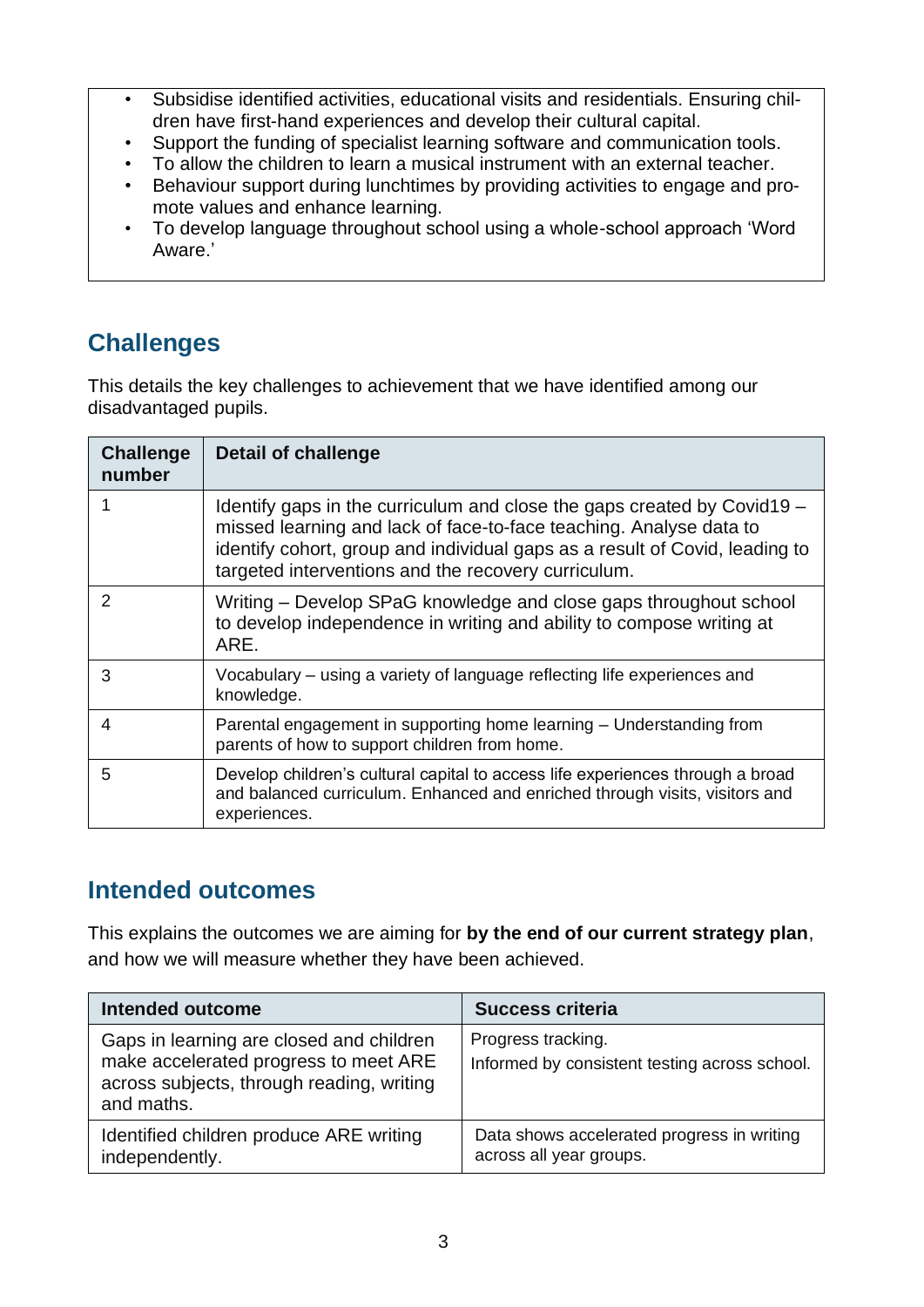| Disadvantaged children will fluently use<br>identified vocabulary, alongside subject<br>specific vocabulary.                                                                           | Classes use a consistent approach (Word<br>Aware)<br>Vocabulary is evident within reading and<br>writing across all subjects.                                                                                                    |
|----------------------------------------------------------------------------------------------------------------------------------------------------------------------------------------|----------------------------------------------------------------------------------------------------------------------------------------------------------------------------------------------------------------------------------|
| School is able to engage with parents through<br>appropriate technology and forms of<br>communication that are parent friendly to<br>increase and develop home-school<br>partnerships. | Source appropriate communication tools.<br>Parent sign-up<br>Increased communication<br>Increased participation in home learning.                                                                                                |
| Children access opportunities to develop their<br>cultural capital, closing the gap of their<br>experiences compared with other more<br>affluent areas.                                | Children are given the opportunities as part<br>of their enhanced curriculum to provide<br>them with access to life experiences.<br>Hear and use new language linked to their<br>knowledge and experiences.<br>Visit new places. |
|                                                                                                                                                                                        | Increase their subject knowledge linked to a<br>broad and balanced curriculum, evidenced<br>through retrieval practice and POP tasks.                                                                                            |

Activity in this academic year

This details how we intend to spend our pupil premium (and recovery premium funding) **this academic year** to address the challenges listed above.

### **Teaching, interventions and resources**

| <b>Activity</b>                                                                                                                                  | <b>Cost</b>                                              | <b>Evidence that supports this</b><br>approach                                                                               |
|--------------------------------------------------------------------------------------------------------------------------------------------------|----------------------------------------------------------|------------------------------------------------------------------------------------------------------------------------------|
| <b>INSET and CPD e.g. Word Aware, Parent</b><br>APPs, teaching and learning, interventions<br>e.g. Herts for Reading, precision teaching<br>etc. | £1,000                                                   | Staff are trained to effectively support<br>children                                                                         |
| Pastoral Manager and additional support<br>staff                                                                                                 | £25,000                                                  | To work with individual pupils, groups and<br>families to support them to overcome<br>barriers and make progress.            |
| Resources to support work of Pastoral /<br><b>Learning Mentor</b>                                                                                | £3,000                                                   | Activities resourced effectively                                                                                             |
| Breakfast club staff and resources                                                                                                               | £7,000                                                   | To provide a punctual start to the school<br>day and a healthy breakfast to ensure<br>attentiveness and concentration levels |
| PP champion to monitor and support<br>provision; TLR                                                                                             | £3,000                                                   | To monitor and support the teachers'<br>provision for PP pupils and track progress                                           |
| TA in non class-based role: interventions<br>and library                                                                                         | £8,000<br>Partial<br>cost of TA<br>being out<br>of class | To provide direct support for PP children<br>in classes across KS2 and support love of<br>Reading & access to quality texts  |
| Additional TA support in EYFS                                                                                                                    | £16,000                                                  | To increase level of support for children to<br>increase progress towards GLD                                                |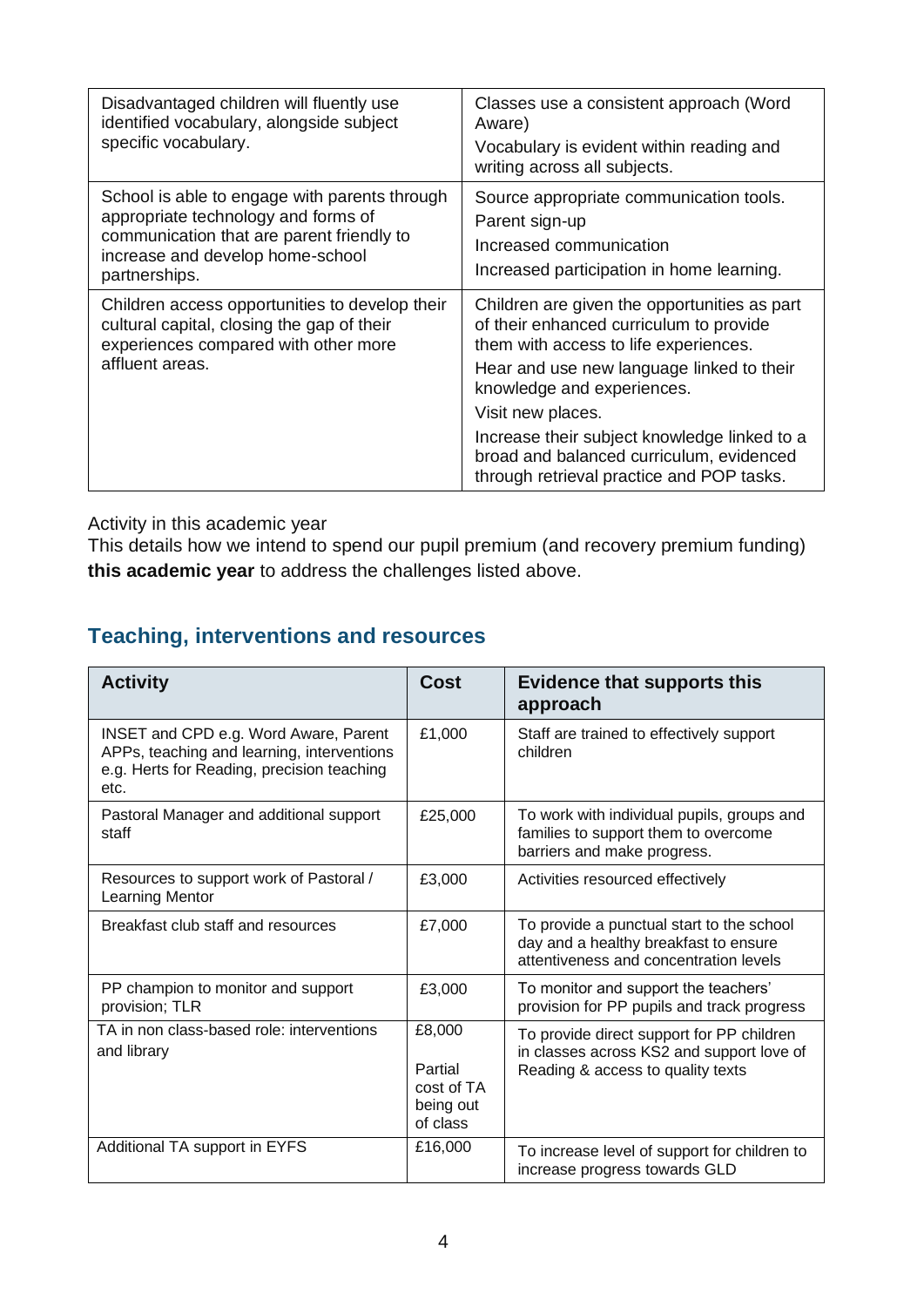| Additional TA support in KS1                                                                                                                                                              | £16,000  | To support children to increase progress<br>and close the gap by end of KS1 and<br>Phonics screening checks by end of Y 1                                                  |
|-------------------------------------------------------------------------------------------------------------------------------------------------------------------------------------------|----------|----------------------------------------------------------------------------------------------------------------------------------------------------------------------------|
| Enhanced Lunchtime support                                                                                                                                                                | £10,000  | To support PP children with additional<br>choices at lunchtime/develop social skills                                                                                       |
| Intervention/support resources- reading<br>books, maths apparatus,                                                                                                                        | £4,000   | To provide a range of programmes to<br>accelerate progress for PP children                                                                                                 |
| Computing equipment & related software<br>and apps, including training.                                                                                                                   | £4500    | To develop confidence in using computing<br>and to research and support basic skills<br>for PP children and develop home-school<br>communication - Dojo                    |
| Trips and first-hand experiences, including<br>Year 6 residential visit                                                                                                                   | £4,000   | To ensure all children access<br>enhancements to the curriculum and<br>remove the cost barrier for PP children                                                             |
| Arts, Sports and music provision - bought<br>in professionals & opportunities to learn<br>and take part in art, music, sports and<br>dance                                                | £22,720  | To raise aspirations & encourage potential<br>talent and interest in the Arts & Sports and<br>remove cost barrier to further learning                                      |
| PE - cost of PE kits & bags for reception<br>children and additional equipment as<br>needed for older children                                                                            | £800     | To ensure all children have the necessary<br>clothing & equipment to take part in<br>curricular and extra-curricular PE & sport,<br>developing increased confidence levels |
| Admin time for attendance matters and SLA<br>for EWO service                                                                                                                              | £2000    | For admin staff to monitor and analyse<br>attendance and liaise with Learning<br>Mentor to support families towards regular<br>attendance for PP children                  |
| <b>Additional Resources for FS</b>                                                                                                                                                        | £2,000   | To support provision of challenge to close<br>the gap in EY progress to GLD from<br>starting points in Nursery                                                             |
| Staff development to support the delivery of<br>phonics, language, spelling and word<br>understanding throughout school, incl<br>SPaG.                                                    | £1,000   | Staff development and a programme to<br>develop language awareness, including<br><b>SPaG</b>                                                                               |
| Additional teacher to support teaching and<br>learning across KS2 to bridge the gaps<br>created by Covid, targeted interventions<br>and support. 2 days.                                  | £10,250  | The gaps between PP, disadvantaged and<br>all other children are closed.                                                                                                   |
| Additional teacher to support teaching and<br>learning across KS2 to bridge the gaps<br>created by Covid, targeted interventions<br>and support. Money to subsidise Tutor Led<br>Funding. | £14,645  | The gaps between PP, disadvantaged and<br>all other children are closed.                                                                                                   |
| <b>TOTAL</b>                                                                                                                                                                              | £154,915 |                                                                                                                                                                            |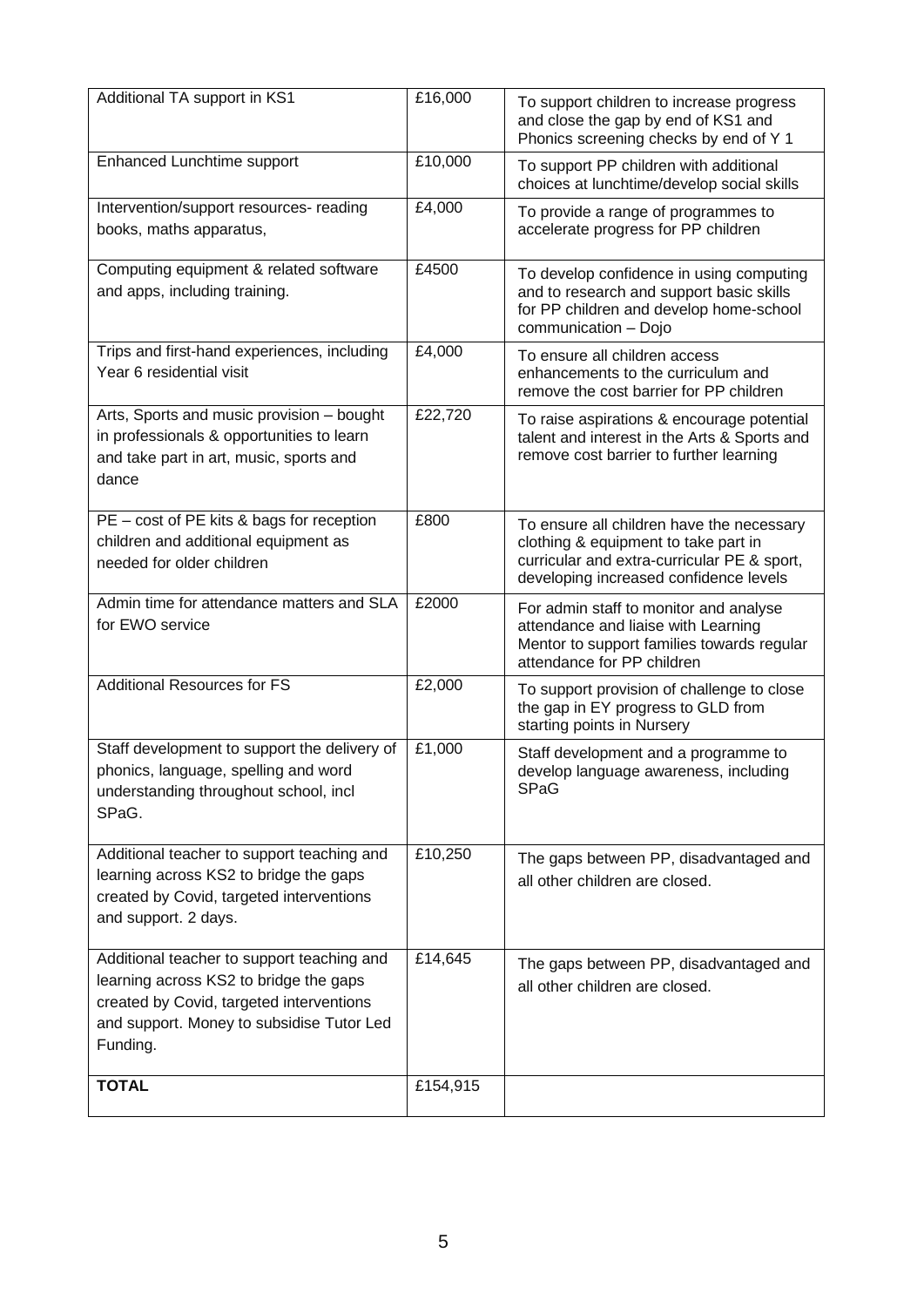# **Review of outcomes in the previous academic year**

## **Pupil premium strategy outcomes**

This details the impact that our pupil premium activity had on pupils in the 2020 to 2021 academic year.

Leadership have reviewed their disadvantaged pupils' learning in school, using a range of methods to triangulate their understanding. This has led to the following:

- Action plans have been in place to support PP and disadvantaged pupils. These were focused around the children's well-being and support during Covid closures and included targeted support for those not in school.
- Maintained an increased number of Early Years places available for children to access high quality provision throughout the Covid period.
- Targeted enrichment activities to broaden experiences where possible in line with Covid restrictions.
- Structured approaches to the teaching of reading, writing and mathematics in school, that are scaffolded appropriate to age and progress.
- An increase in parental engagement activities to involve parents and improve their understanding of the curriculum to enable them to support at home, mainly through Google Classroom but also through the production of home learning packs, which were not originally planned and budgeted for but were needed by the disadvantaged pupils.
- Targeted interventions with pre and post assessment, including checks to ensure gains have been maintained e.g. Herts for Reading and Precision Teaching.
- Embedding of targeted Speech and Language interventions across school e.g. Word Aware, RWI, Black Sheep Press etc.
- Strategies that address mental wellbeing/welfare as well as academic success, e.g. School Inclusion, Learning Mentor / Pastoral Manager role.
- Ambitious targets developed according to more specific cohorts for example, EAL disadvantaged and more able disadvantaged.

Key points that were actioned

- Embedded an assessment and tracking system that is accessible for all teaching staff.
- Identified disadvantaged pupils in need of additional home support who came into school during Covid.
- Recognised the barriers that are faced by disadvantaged pupils including those created by Covid.
- Incorporated gap analysis and moderation meetings for all year groups.
- Raised the accountability of senior and middle leaders across the school to ensure their focus is placed upon securing improved outcomes for all but specifically for disadvantaged pupils with their phase.
- Maintained a universal and targeted approach to meet the needs of disadvantaged pupils.
- Ensured pupil progress meetings rigorously identified the progress made by